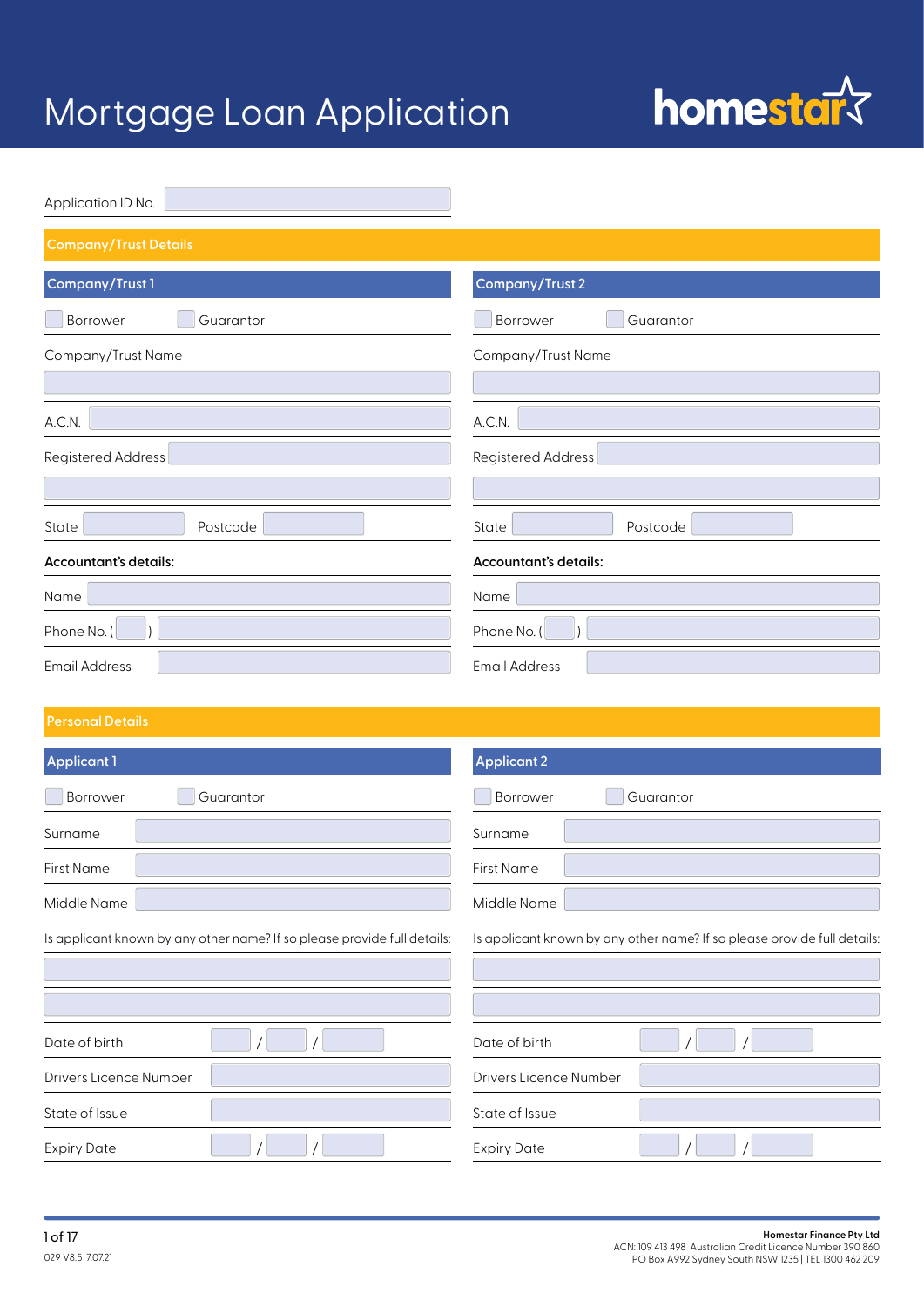# homestar<sup>{</sup>

| Applicant 1                                                                                              | <b>Applicant 2</b>                                                                                       |  |
|----------------------------------------------------------------------------------------------------------|----------------------------------------------------------------------------------------------------------|--|
| Mobile No.                                                                                               | Mobile No.                                                                                               |  |
| Home Phone No. (                                                                                         | Home Phone No. (                                                                                         |  |
| Work No. (                                                                                               | Work No. (                                                                                               |  |
| <b>Email Address</b>                                                                                     | <b>Email Address</b>                                                                                     |  |
| Preferred method of contact:<br>Phone<br>Email                                                           | Preferred method of contact:<br>Phone<br>Email                                                           |  |
| No<br>Applicant permanent resident<br>Yes<br>or Australian citizen?<br>Yes<br>No                         | Yes<br>Applicant permanent resident<br>No<br>or Australian citizen?<br>Yes<br>No                         |  |
| <b>Marital Status:</b><br>De-facto<br>Separated<br>Married<br>Single<br>Widowed<br>Divorced              | <b>Marital Status:</b><br>De-facto<br>Separated<br><b>Married</b><br>Single<br>Divorced<br>Widowed       |  |
| No. of Dependents<br>Ages of Dependents                                                                  | No. of Dependents<br>Ages of Dependents                                                                  |  |
| <b>Current Residential Address</b>                                                                       | <b>Current Residential Address</b>                                                                       |  |
|                                                                                                          |                                                                                                          |  |
| Postcode<br>State                                                                                        | State<br>Postcode                                                                                        |  |
| Time there:<br>Yrs                                                                                       | Time there:<br>Yrs                                                                                       |  |
| Mailing Address (same as above)                                                                          | Mailing Address (same as above                                                                           |  |
|                                                                                                          |                                                                                                          |  |
| Postcode<br>State                                                                                        | Postcode<br>State                                                                                        |  |
| Current housing situation:<br>Living with Parents<br>Owner<br>Boarding<br>Other, details:<br>Renting     | Current housing situation:<br>Living with Parents<br>Owner<br>Boarding<br>Other, details:<br>Renting     |  |
| If less than 5 years at current address, please provide details of<br>your previous residential address: | If less than 5 years at current address, please provide details of<br>your previous residential address: |  |
| Address                                                                                                  | Address                                                                                                  |  |
| State<br>Postcode                                                                                        | State<br>Postcode                                                                                        |  |
| Time there:<br>Yrs                                                                                       | Time there:<br>Yrs                                                                                       |  |
| Residential Address of applicant after settlement:<br>Residential Address of applicant after settlement: |                                                                                                          |  |
| Address (same as current address                                                                         | Address (same as current address)                                                                        |  |
|                                                                                                          |                                                                                                          |  |
| State<br>Postcode                                                                                        | Postcode<br>State                                                                                        |  |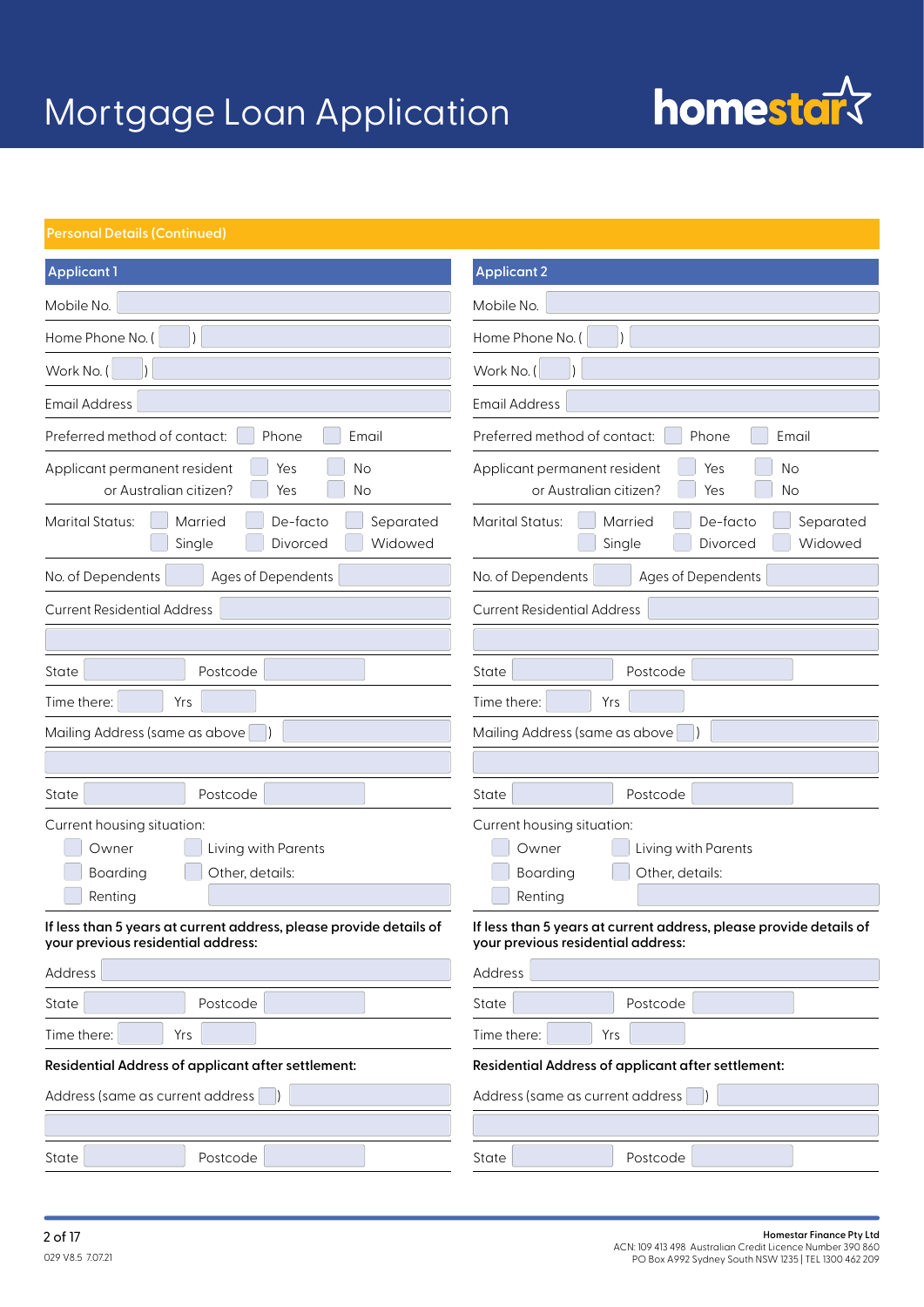## homestar<sup>s</sup>

### **Employment Details**

| <b>Applicant 1</b>                                                   | <b>Applicant 2</b>                                                   |
|----------------------------------------------------------------------|----------------------------------------------------------------------|
| Current Employment: (please select)                                  | Current Employment: (please select)                                  |
| Full time<br>Permanent Part time<br>Casual                           | Full time<br>Permanent Part time<br>Casual                           |
| Self funded retiree<br>Contractor                                    | Self funded retiree<br>Contractor                                    |
| Other:                                                               | Other:                                                               |
| Self-employed, nature of business:                                   | Self-employed, nature of business:                                   |
| <b>Start Date</b><br>ABN:                                            | ABN:<br><b>Start Date</b><br>$\sqrt{2}$                              |
| <b>Current Occupation:</b>                                           | <b>Current Occupation:</b>                                           |
| <b>Start Date</b>                                                    | <b>Start Date</b>                                                    |
| Are you on Probation?<br>No<br>Yes                                   | Are you on Probation?<br>Yes<br>No                                   |
| <b>Current Employer details:</b>                                     | <b>Current Employer details:</b>                                     |
| Name                                                                 | Name                                                                 |
| Address                                                              | Address                                                              |
| Postcode<br>State                                                    | State<br>Postcode                                                    |
| Phone No. (                                                          | Phone No. (                                                          |
| If in current employment for less than 12 months,<br>please provide: | If in current employment for less than 12 months,<br>please provide: |
| Previous Employer                                                    | Previous Employer                                                    |
| Address                                                              | Address                                                              |
| Postcode<br>State                                                    | State<br>Postcode                                                    |
| <b>End Date</b><br><b>Start Date</b>                                 | <b>Start Date</b><br><b>End Date</b>                                 |
| Details of 2nd Job                                                   | Details of 2nd Job                                                   |
| Occupation                                                           | Occupation                                                           |
| <b>Start Date</b>                                                    | <b>Start Date</b>                                                    |
| Are you on Probation?<br>Yes<br>No                                   | Are you on Probation?<br>Yes<br>No                                   |
| <b>Employer Name</b>                                                 | <b>Employer Name</b>                                                 |
| <b>Employer Address</b>                                              | <b>Employer Address</b>                                              |
| Postcode<br>State                                                    | State<br>Postcode                                                    |
| Employer Phone No. (                                                 | Employer Phone No. (                                                 |

#### **3 of 17 Homestar Finance Pty Ltd**<br>ACN: 109 413 498 Australian Credit Licence Number 390 860 PO Box A992 Sydney South NSW 1235 | TEL 1300 462 209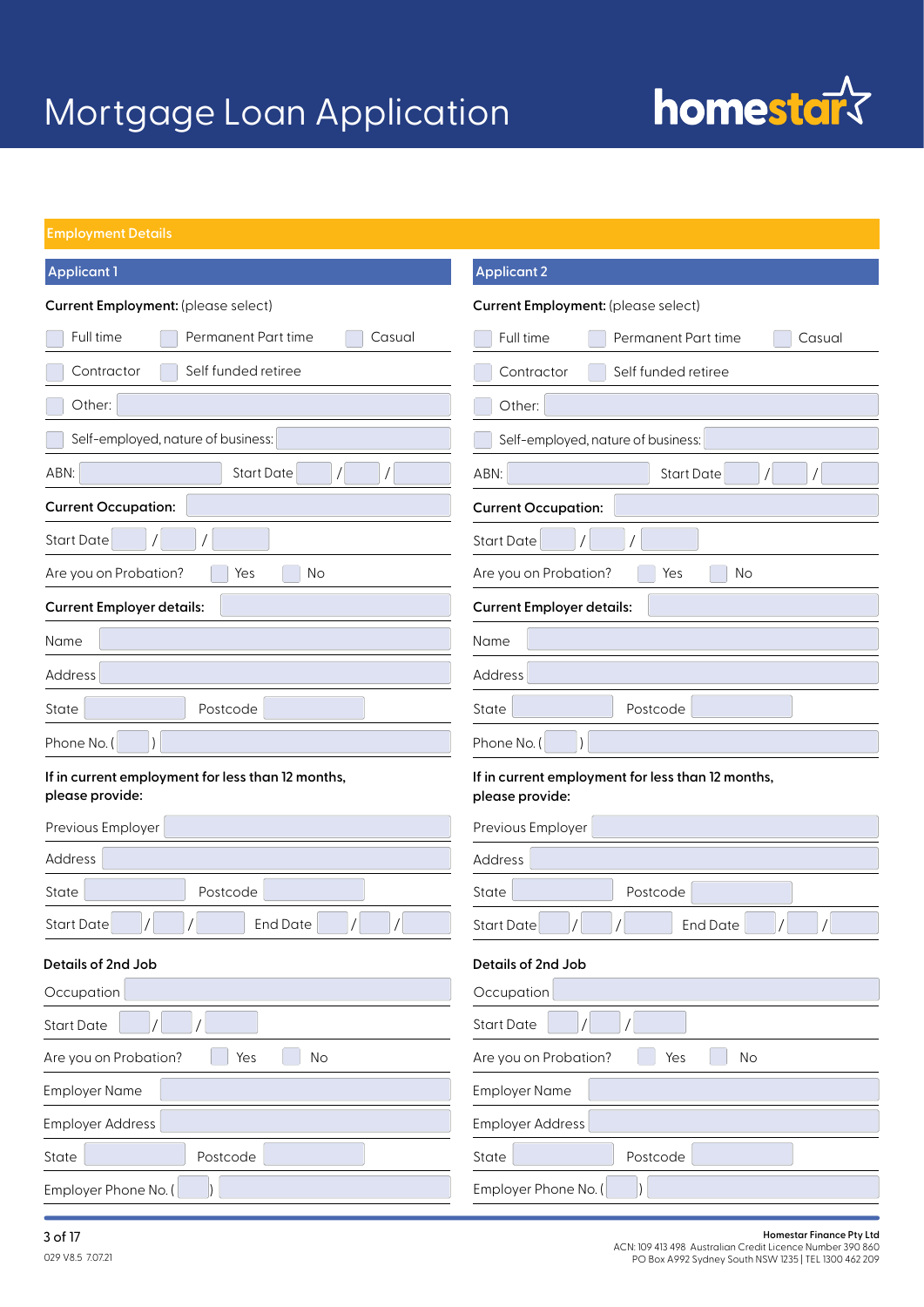

With each income type below please indicate the frequency as appropriate ( W =Weekly, F=Fortnightly, M=Monthly, A=Annual )

| <b>Applicant 1</b>            | Frequency |
|-------------------------------|-----------|
| Gross Salary                  | \$        |
| Overtime/Shift Allowance      | \$        |
| <b>Bonus</b>                  | \$        |
| Commission                    | \$        |
| Investment Income             | \$        |
| Car Allowance                 | \$        |
| <b>Existing Rental Income</b> | \$        |
| Proposed Rental Income        | \$        |
| Non Taxable Income            | \$        |

| <b>Applicant 2</b>            | Frequency |
|-------------------------------|-----------|
| Gross Salary                  | \$        |
| Overtime/Shift Allowance      | \$        |
| <b>Bonus</b>                  | \$        |
| Commission                    | \$        |
| Investment Income             | \$        |
| Car Allowance                 | \$        |
| <b>Existing Rental Income</b> | \$        |
| Proposed Rental Income        | \$        |
| Non Taxable Income            | \$        |

| Other Income | <b>Frequency</b> |
|--------------|------------------|
| Details      | \$               |
| Details      | \$               |
| Details      | \$               |
| Details      | \$               |
| Details      | \$               |

| <b>Other Income</b> | Frequency |
|---------------------|-----------|
| Details             | \$        |
| Details             | \$        |
| Details             | \$        |
| Details             | \$        |
| Details             | \$        |

### **Applicant 1**

|              | Current Year | Previous Year |
|--------------|--------------|---------------|
| <b>NPBT</b>  |              |               |
| Interest     |              |               |
| Add-Backs    |              |               |
| Depreciation |              |               |

### **Applicant 2**

|              | Current Year | Previous Year |
|--------------|--------------|---------------|
| <b>NPBT</b>  |              |               |
| Interest     |              |               |
| Add-Backs    |              |               |
| Depreciation |              |               |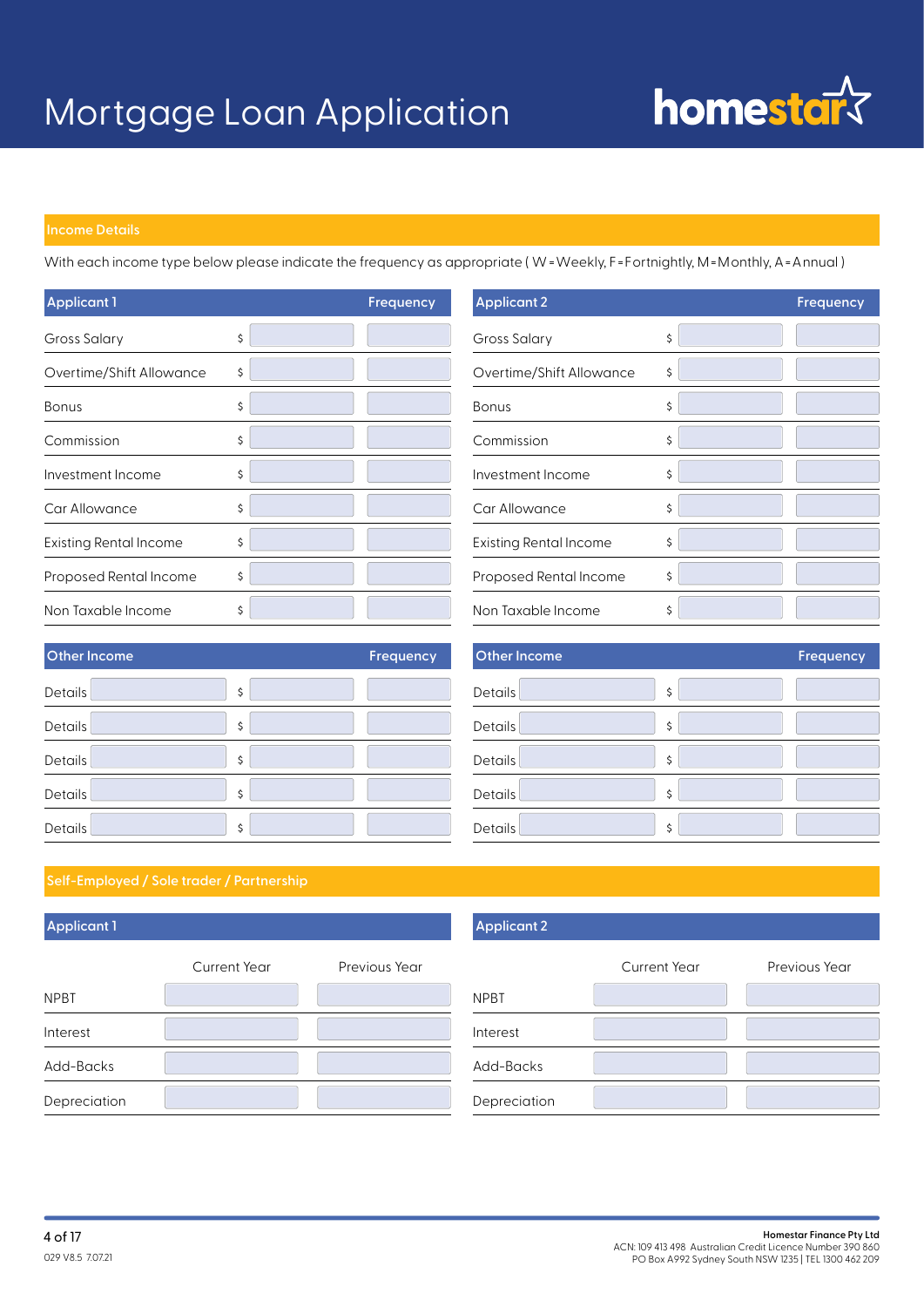## homestar<sup>s</sup>

| <b>Assets</b>                     |                      |                                             |                        |
|-----------------------------------|----------------------|---------------------------------------------|------------------------|
| <b>Real Estate</b>                | <b>Current Value</b> | <b>Savings and Investments</b>              | <b>Current Balance</b> |
| <b>Real Estate 1</b><br>\$        |                      | (Including Term Deposits, Shares and Bonds) |                        |
| Address                           |                      |                                             | \$                     |
| State<br>Postcode                 |                      | 2.                                          | \$                     |
| <b>Real Estate 2</b><br>\$        |                      | 3.                                          | \$                     |
| Address                           |                      | 4.                                          | \$                     |
| Postcode<br>State                 |                      | 5.                                          | \$                     |
| <b>Real Estate 3</b><br>\$        |                      |                                             |                        |
| Address                           |                      | Other Assets                                | <b>Current Value</b>   |
| Postcode<br>State                 |                      |                                             | \$                     |
| <b>Real Estate 4</b><br>\$        |                      | 2.                                          | \$                     |
| Address                           |                      | 3.                                          | \$                     |
| State<br>Postcode                 |                      | 4.                                          | \$                     |
| Motor Vehicles                    | <b>Current Value</b> | 5.                                          | \$                     |
| \$<br>1.                          |                      | <b>Superannuation (Name of Fund)</b>        | <b>Current Balance</b> |
| \$<br>2.                          |                      |                                             | \$                     |
| \$<br>3.                          |                      | 2.                                          | \$                     |
| \$<br>4.                          |                      | 3.                                          | \$                     |
| 5.<br>\$                          |                      | 4                                           | \$                     |
| Personal Effects (e.g. Furniture) | <b>Current Value</b> | 5.                                          | \$                     |
| \$                                |                      | Deposit paid on Property/ies Purchased      | <b>Current Value</b>   |
| 2.<br>\$                          |                      |                                             | \$                     |
| 3.<br>\$                          |                      | 2.                                          | \$                     |
| \$<br>4.                          |                      |                                             |                        |
| 5.<br>\$                          |                      | Total Assets \$                             |                        |

### **5 of 17 Homestar Finance Pty Ltd**<br>ACN: 109 413 498 Australian Credit Licence Number 390 860 PO Box A992 Sydney South NSW 1235 | TEL 1300 462 209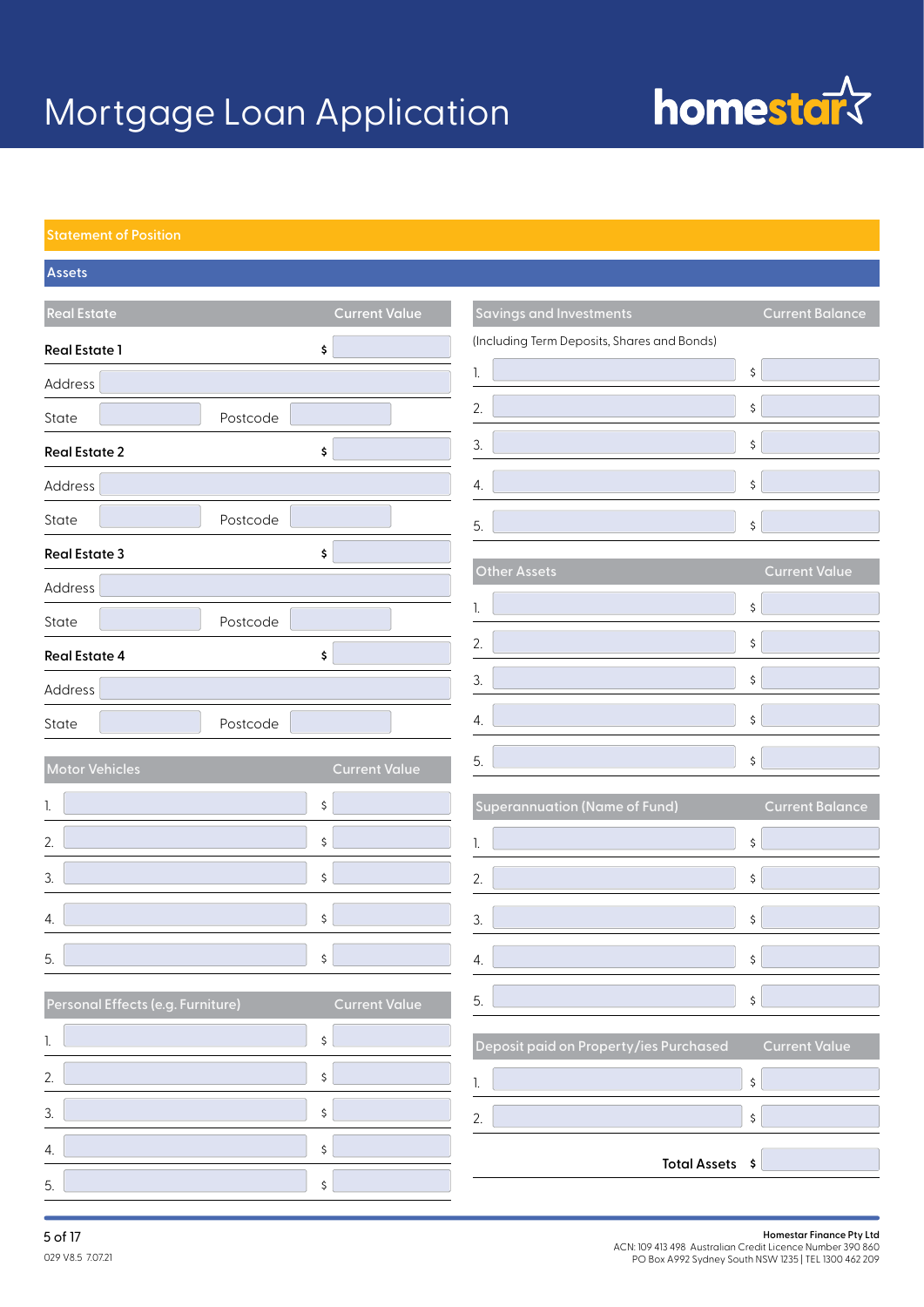# homestar<sup>s</sup>

| Liabilities                         |                                                              |    |
|-------------------------------------|--------------------------------------------------------------|----|
| <b>Existing Mortgages</b>           | 2. Lender Name                                               |    |
| 1. Lender Name                      | <b>Balance Owing</b>                                         | \$ |
| <b>Balance</b>                      | Minimum Monthly Payments                                     | \$ |
| Available Redraw                    | To be refinanced                                             |    |
| Minimum Monthly Payment<br>\$       | <b>Child Maintenance</b>                                     |    |
|                                     | Minimum Monthly Payments                                     | \$ |
| To be refinanced                    | <b>Other Liabilities and Expenses (HECS)</b>                 |    |
| 2. Lender Name                      | 1. Company/Lender Name                                       |    |
| <b>Balance</b>                      | <b>Balance Owing</b>                                         | \$ |
| Available Redraw                    | Minimum Monthly Payments                                     | \$ |
| Minimum Monthly Payment<br>\$       | To be refinanced                                             |    |
| To be refinanced                    | 2. Company/Lender Name                                       |    |
| 3. Lender Name                      | <b>Balance Owing</b>                                         | \$ |
| <b>Balance</b>                      | Minimum Monthly Payments                                     | \$ |
| Available Redraw                    | To be refinanced                                             |    |
| Minimum Monthly Payment<br>\$       | Credit Cards, Overdrafts, Store Accounts, Buy Now, Pay Later |    |
|                                     | 1. Lender Name                                               |    |
| To be refinanced                    | <b>Balance Owing</b>                                         | \$ |
| <b>Rent/Board (Only if Ongoing)</b> | Limit                                                        | \$ |
| Minimum Monthly Payments<br>\$      | To be refinanced                                             |    |
| <b>Personal Loans</b>               | 2. Lender Name                                               |    |
| 1. Lender Name                      | <b>Balance Owing</b>                                         | \$ |
| \$                                  | Limit                                                        | \$ |
| <b>Balance Owing</b>                | To be refinanced                                             |    |
| Minimum Monthly Payments<br>\$      | 3. Lender Name                                               |    |
| To be refinanced                    | <b>Balance Owing</b>                                         | \$ |
|                                     | Limit                                                        | \$ |
|                                     | To be refinanced                                             |    |
|                                     | Total Liabilities \$                                         |    |

**If Assets & Liabilities are not co-owned by all applicants, please complete a separate Personal Financial Statement for each applicant.**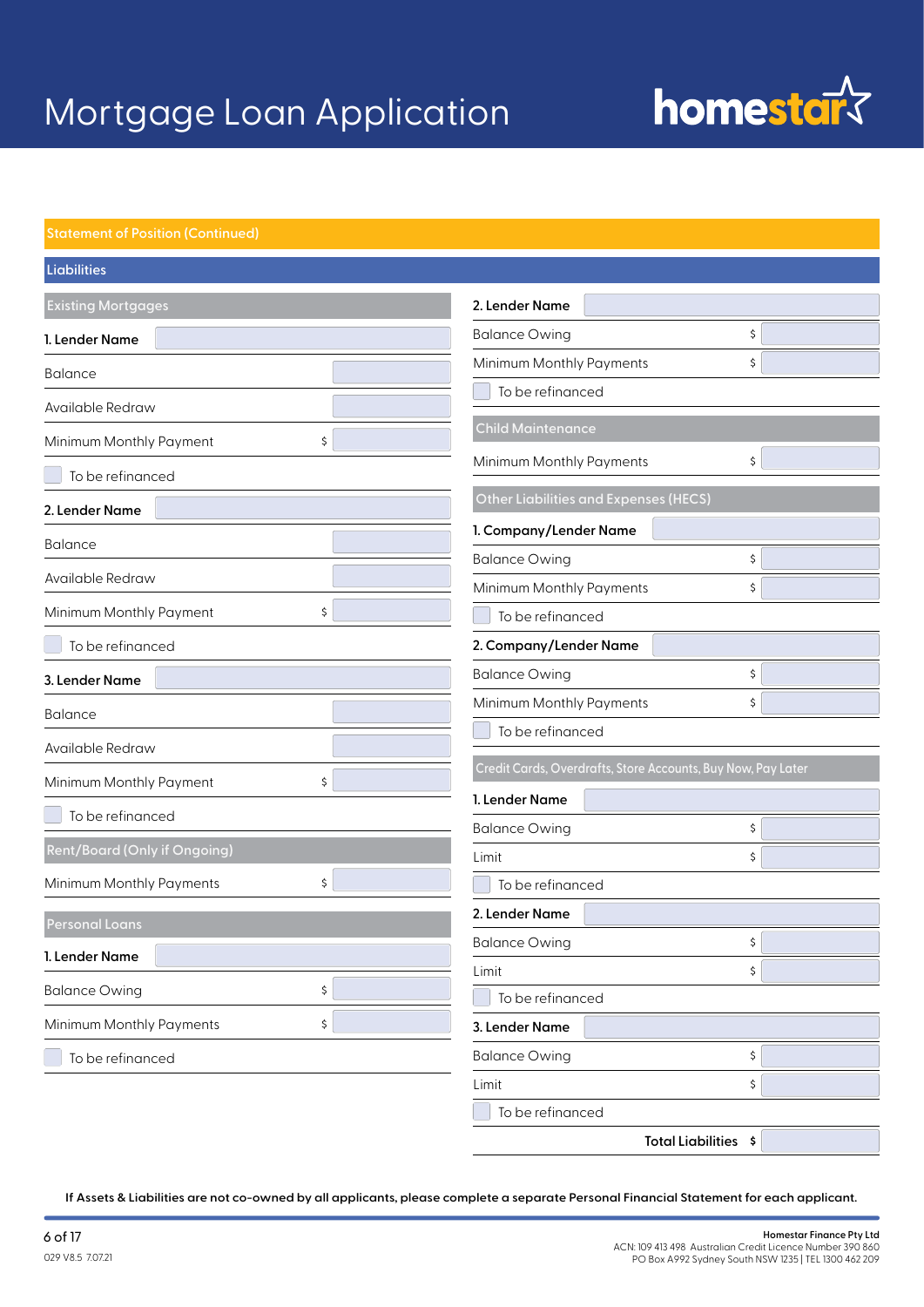

### **Personal Living Expenses**

Use this form to provide details of your living expenses. We will use this information as part of our assessment of your loan application. For applications with more than two applicants, please provide an additional signed **Personal living expenses form** for the additional applicants.

 **1. Monthly Living Expenses (All fields mandatory to fill even with NIL)**

Please declare in the below table the itemised basic and discretionary monthly living expenses for each applicant.

|                                                                                                 | Monthly expense - Applicant 1 | Monthly expense - Applicant 2 |
|-------------------------------------------------------------------------------------------------|-------------------------------|-------------------------------|
| Clothing and Personal Care                                                                      | \$                            | \$                            |
| Groceries                                                                                       | \$                            | \$                            |
| <b>Recreation and Entertainment</b>                                                             | \$                            | \$                            |
| Telephone, internet, pay TV and media streaming subscriptions                                   | \$                            | \$                            |
| Transport                                                                                       | \$                            | \$                            |
| Medical and Health                                                                              | \$                            | \$                            |
| <b>General Basic Insurances</b>                                                                 | \$                            | \$                            |
| Health Insurance                                                                                | \$                            | \$                            |
| Childcare                                                                                       | \$                            | \$                            |
| Public or Government Primary and Secondary Education                                            | \$                            | \$                            |
| Primary Residence Running Costs                                                                 | \$                            | \$                            |
| Body Corporate Fees, Strata Fees and Land Tax<br>on Owner Occupied Principal Place of Residence | \$                            | \$                            |
| Investment Property Running Costs                                                               | \$                            | \$                            |
| Private Schooling and Tuition                                                                   | \$                            | \$                            |
| Other Living Expenses                                                                           | \$                            | \$                            |
| Rent                                                                                            | \$                            | \$                            |
| Board                                                                                           | \$                            | \$                            |
| Child and Spousal Maintenance                                                                   | \$                            | \$                            |
| Other Commitments                                                                               | \$                            | \$                            |
| <b>Total Monthly Living Expenses</b>                                                            | \$                            | \$                            |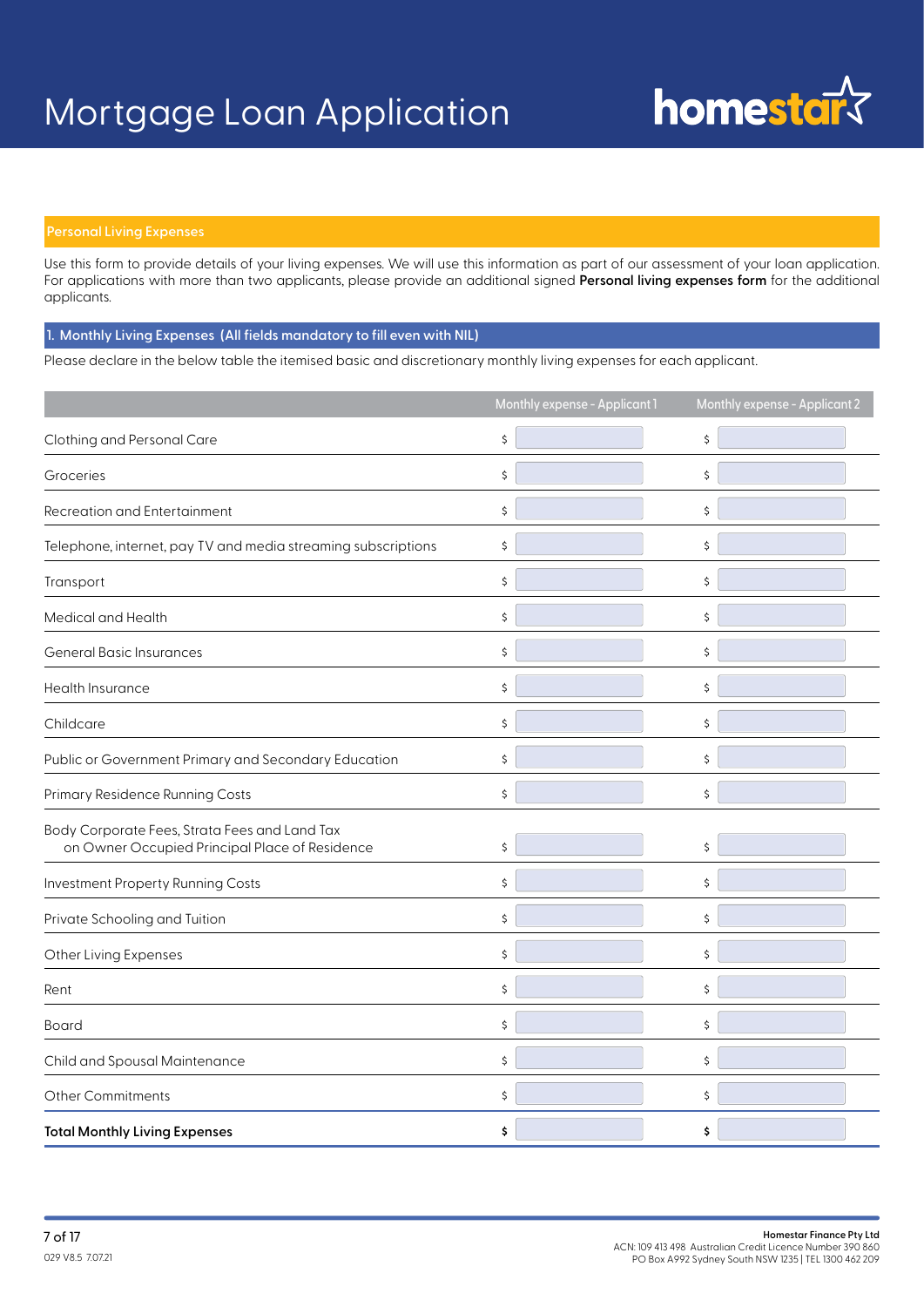

|           | <b>Personal Living Expenses</b> |  |  |  |
|-----------|---------------------------------|--|--|--|
|           |                                 |  |  |  |
| Comments: |                                 |  |  |  |
|           |                                 |  |  |  |
|           |                                 |  |  |  |
|           |                                 |  |  |  |
|           |                                 |  |  |  |

### **2. Applicants' Declaration (All applicants must sign this section)**

By signing below, I/we acknowledge that the information provided in this form is true and correct and that it will be used in the assessment of my/our associated home loan application.

| Applicant I Signature $\blacktriangleright$ | Date signed |  |
|---------------------------------------------|-------------|--|
| Applicant 2 Signature $\blacktriangleright$ | Date signed |  |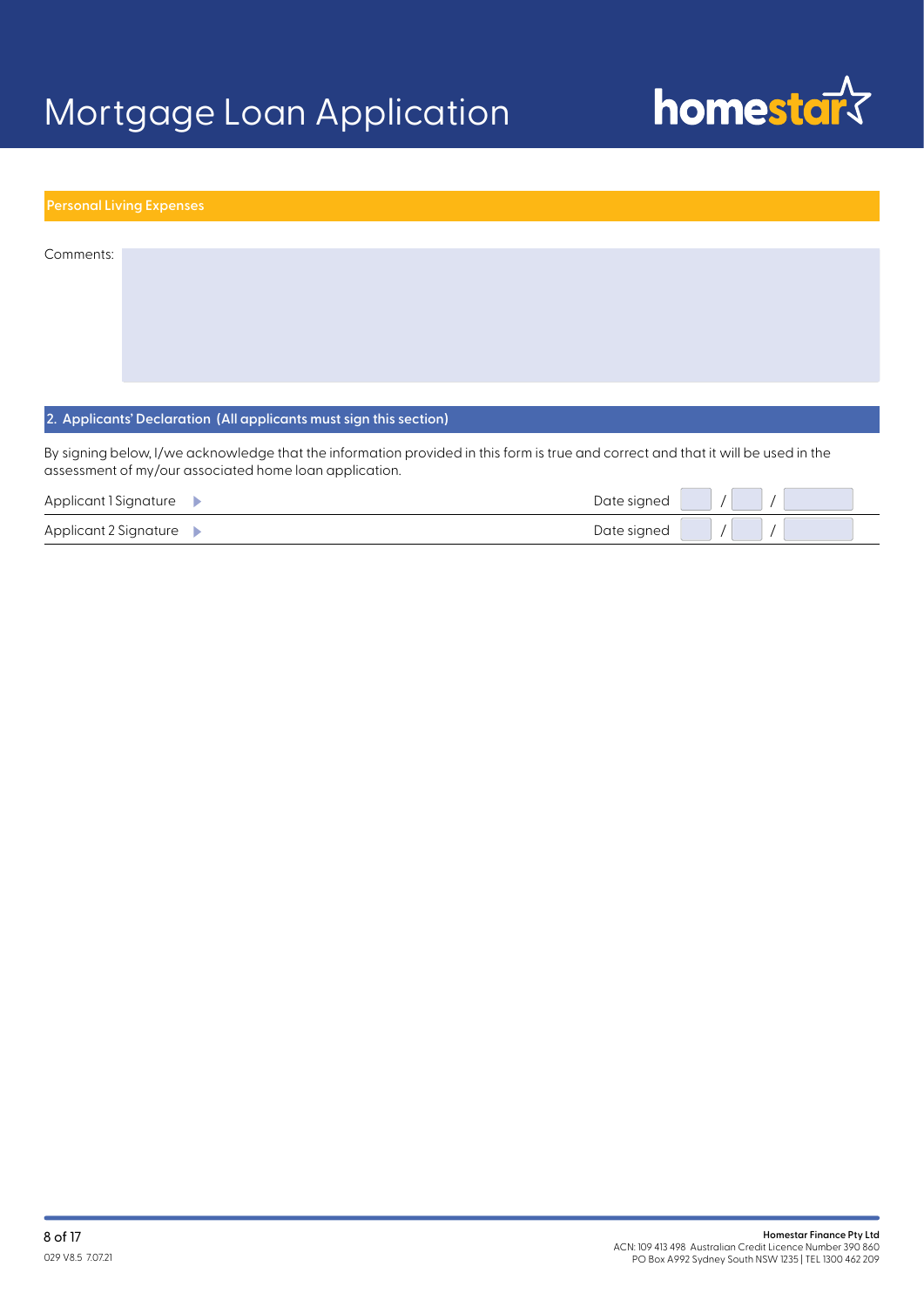# homestar<sup>s</sup>

| Funds to Complete (OFFICE USE ONLY)                                                                                                         |                                          |  |  |
|---------------------------------------------------------------------------------------------------------------------------------------------|------------------------------------------|--|--|
| Purchase price/refinance amount<br>\$                                                                                                       | Deposit Paid<br>\$                       |  |  |
| \$<br>Construction cost                                                                                                                     | \$<br>Savings                            |  |  |
| Loan costs, val fee, app fee, etc.<br>\$                                                                                                    | <b>FHOG</b><br>\$                        |  |  |
| Gov't Fees (S/Duty, Transfer, Registration) \$                                                                                              | Gift<br>\$                               |  |  |
| Legal Fees<br>\$                                                                                                                            | Other<br>\$                              |  |  |
| Other Costs<br>\$                                                                                                                           | \$<br>Loan Amount                        |  |  |
| <b>Est. Total Costs</b><br>\$                                                                                                               | <b>Total Funds Available</b><br>\$       |  |  |
| <b>Loan Requirements and Objectives</b>                                                                                                     |                                          |  |  |
| New Loan<br>Further Advance on my current home loan                                                                                         | Further Advance in a new loan split      |  |  |
| Ability to make additional repayments                                                                                                       | Ability to switch from fixed to variable |  |  |
| Approval In Principle - I/we are looking to buy a property (yet to be located)                                                              |                                          |  |  |
| Total Loan Amount: \$<br>Loan Term:                                                                                                         | Mths.<br>Yrs.                            |  |  |
| <b>Full Documentation</b><br><b>Reduced Documentation</b><br><b>Documentation Type:</b>                                                     |                                          |  |  |
| I/We are seeking refinance or debt consolidation and my/our requirements and objectives for seeking refinance or debt<br>consolidation are: |                                          |  |  |
| Consolidate debts<br>Better interest rate                                                                                                   | Specific product features                |  |  |
| Dissatisfaction with service<br>Reduce my overall commitments                                                                               | Other:                                   |  |  |
|                                                                                                                                             |                                          |  |  |
| Loan Purpose                                                                                                                                | Amount                                   |  |  |
| Purchase owner occupied property                                                                                                            | \$                                       |  |  |
| Purchase investment property                                                                                                                |                                          |  |  |
| Refinance owner occupied property                                                                                                           | \$                                       |  |  |
| Refinance investment property                                                                                                               | \$                                       |  |  |
| Purchase vacant land and construct a property for owner occupation:                                                                         |                                          |  |  |
| Land \$<br>Construction \$<br>Total \$                                                                                                      |                                          |  |  |
| Purchase vacant land and construct a property for investment purposes:<br>Construction \$<br>Land \$                                        | Total \$                                 |  |  |
| Home improvements (e.g. Kitchen renovations)                                                                                                |                                          |  |  |
| Details:                                                                                                                                    |                                          |  |  |
| Other (e.g. Purchase a car/holiday/debt consolidation)                                                                                      |                                          |  |  |
| Details:                                                                                                                                    |                                          |  |  |
| <b>Total Loan Required</b>                                                                                                                  | \$                                       |  |  |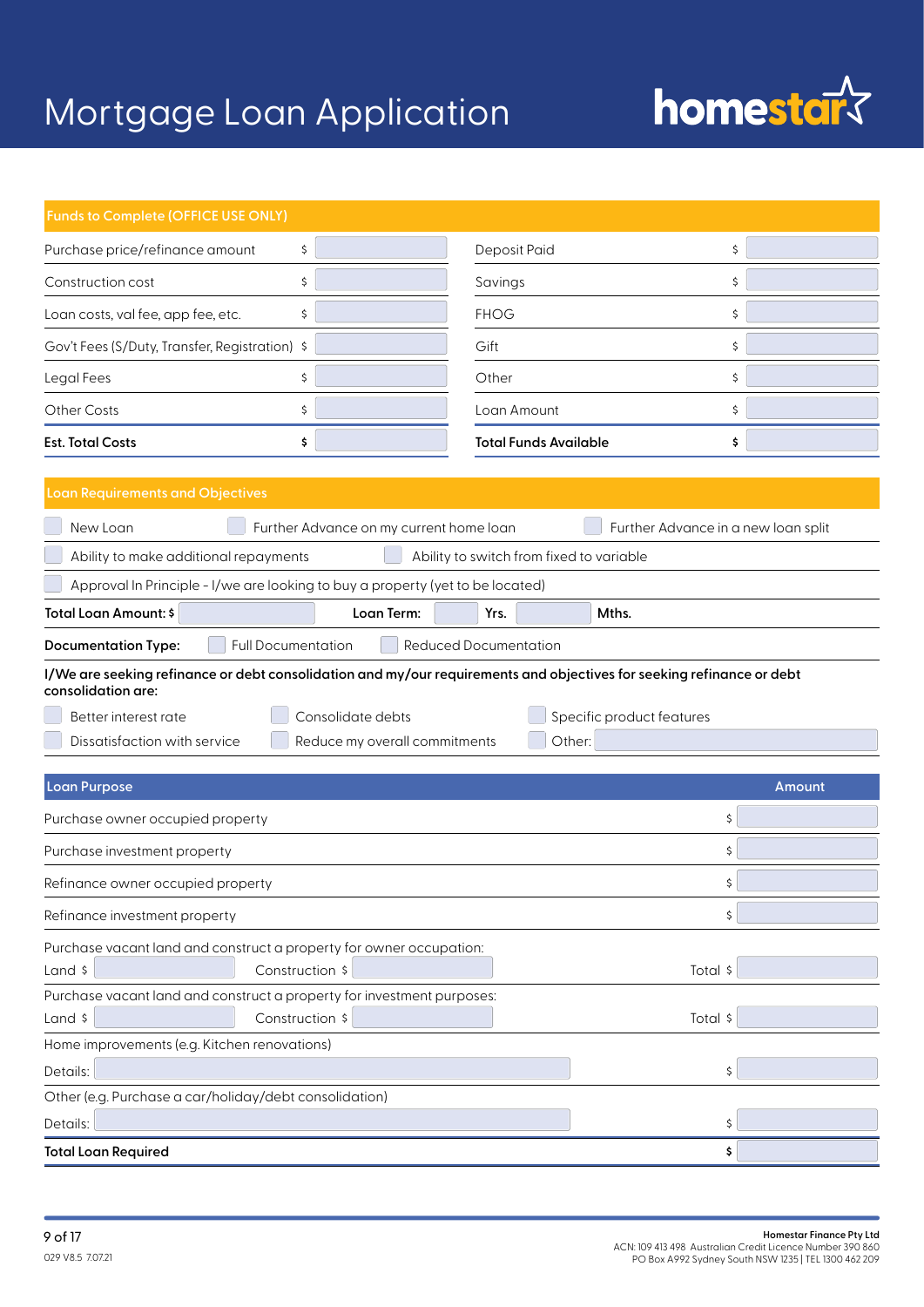# homestar<sup>s</sup>

### **Loan Split Requirements**

| Loan Split 1                                                                      | <b>Loan Split 2</b>                      |
|-----------------------------------------------------------------------------------|------------------------------------------|
| Split Amount: \$                                                                  | Split Amount: \$                         |
| Indicative Rate:<br>% p.a.                                                        | Indicative Rate:<br>% p.a.               |
| <b>P&amp;I</b><br>Repayment Type:                                                 | P&I<br>Repayment Type:                   |
| I/O<br>I/O Term:<br>Yrs                                                           | I/O<br>I/O Term:<br>Yrs                  |
| Interest Type:<br>Variable                                                        | Variable<br>Interest Type:               |
| Fixed Term:<br>Fixed<br>Yrs                                                       | Fixed<br>Fixed Term:<br>Yrs              |
| Fixed Rate Lock-In Required<br>No<br>Yes                                          | Fixed Rate Lock-In Required<br>No<br>Yes |
| Offset Account Required                                                           | Offset Account Required                  |
| Visa Debit Card Required                                                          | Visa Debit Card Required                 |
| Redraw                                                                            | Redraw                                   |
| <b>Repayment Frequency:</b>                                                       | <b>Repayment Frequency:</b>              |
| Fortnightly<br>Monthly<br>Weekly                                                  | Fortnightly<br>Monthly<br>Weekly         |
| Loan Split 3                                                                      | <b>Loan Split 4</b>                      |
| Split Amount: \$                                                                  | Split Amount: \$                         |
| Indicative Rate:<br>% p.a.                                                        | Indicative Rate:<br>% p.a.               |
| Repayment Type:<br>P&I                                                            | P&I<br>Repayment Type:                   |
| I/O<br>I/O Term:<br>Yrs                                                           | I/O<br>I/O Term:<br>Yrs                  |
| Variable<br>Interest Type:                                                        | Variable<br>Interest Type:               |
| Fixed Term:<br>Yrs<br>Fixed                                                       | Fixed<br>Fixed Term:<br>Yrs              |
| Fixed Rate Lock-In Required<br>No<br>Yes                                          | Fixed Rate Lock-In Required<br>No<br>Yes |
| Offset Account Required                                                           | Offset Account Required                  |
| Visa Debit Card Required                                                          | Visa Debit Card Required                 |
| Redraw                                                                            | Redraw                                   |
| <b>Repayment Frequency:</b>                                                       | <b>Repayment Frequency:</b>              |
| Weekly<br>Fortnightly<br>Monthly                                                  | Monthly<br>Weekly<br>Fortnightly         |
|                                                                                   | Total Loan Amount: \$                    |
|                                                                                   | Loan Term:<br>Yrs.                       |
| If you have elected Interest Only repayments, please provide a brief explanation: |                                          |
|                                                                                   |                                          |

Details: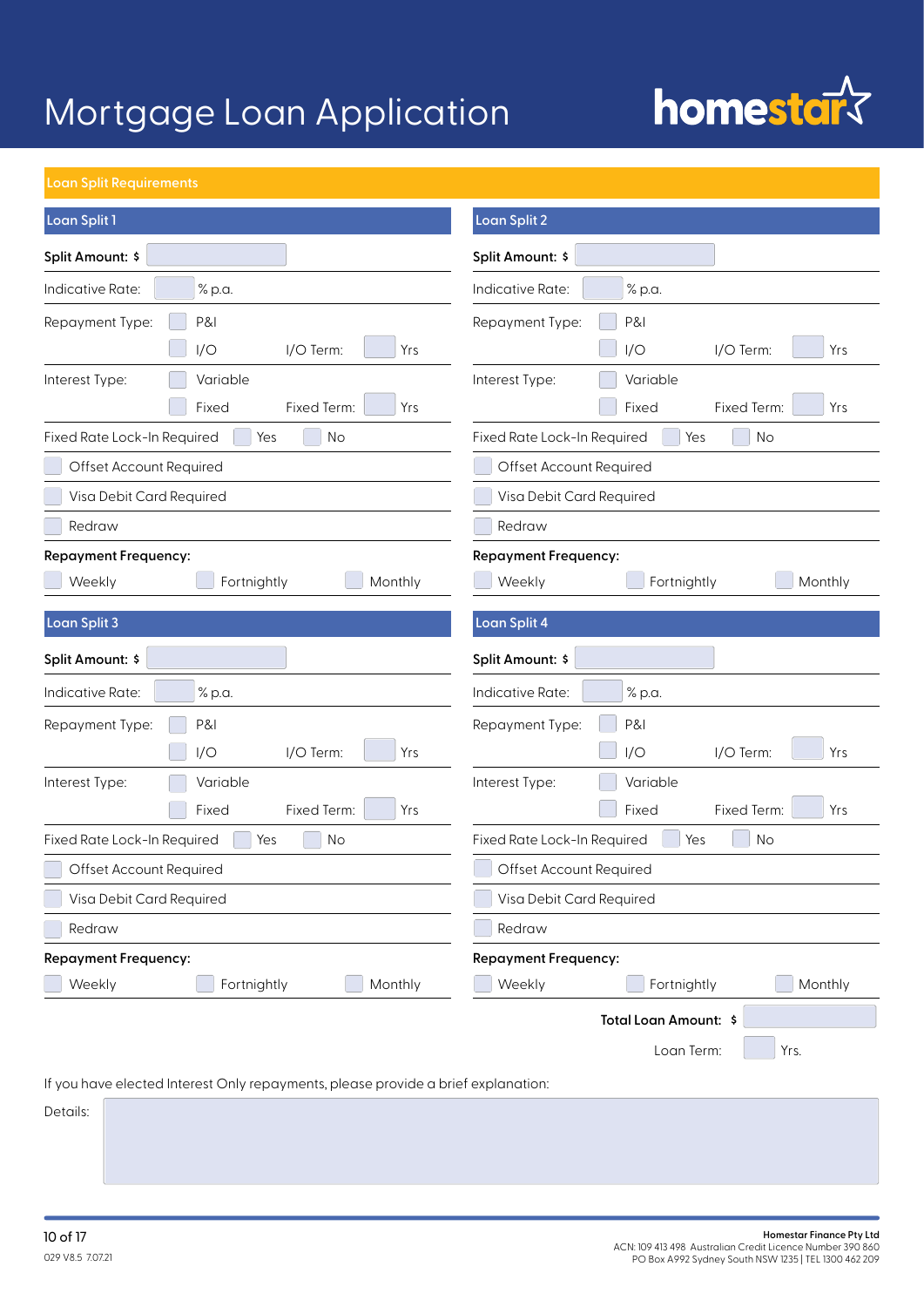

| <b>Security Offered</b>                                                        |                                                                                             |       |                                    |
|--------------------------------------------------------------------------------|---------------------------------------------------------------------------------------------|-------|------------------------------------|
| <b>Property 1</b>                                                              |                                                                                             |       |                                    |
| Address                                                                        |                                                                                             | State | Postcode                           |
| Names in which the security property will be held (the registered proprietors) |                                                                                             |       |                                    |
|                                                                                |                                                                                             |       |                                    |
|                                                                                |                                                                                             |       |                                    |
|                                                                                | Contact name for property access (including real estate agents' full details if a purchase) |       |                                    |
|                                                                                |                                                                                             |       |                                    |
| Phone No. (                                                                    |                                                                                             |       | Purchase price/owners' estimate \$ |
| <b>Property 2</b>                                                              |                                                                                             |       |                                    |
| Address                                                                        |                                                                                             | State | Postcode                           |
| Names in which the security property will be held (the registered proprietors) |                                                                                             |       |                                    |
|                                                                                |                                                                                             |       |                                    |
|                                                                                |                                                                                             |       |                                    |
|                                                                                | Contact name for property access (including real estate agents' full details if a purchase) |       |                                    |
|                                                                                |                                                                                             |       |                                    |
| Phone No. (                                                                    |                                                                                             |       | Purchase price/owners' estimate \$ |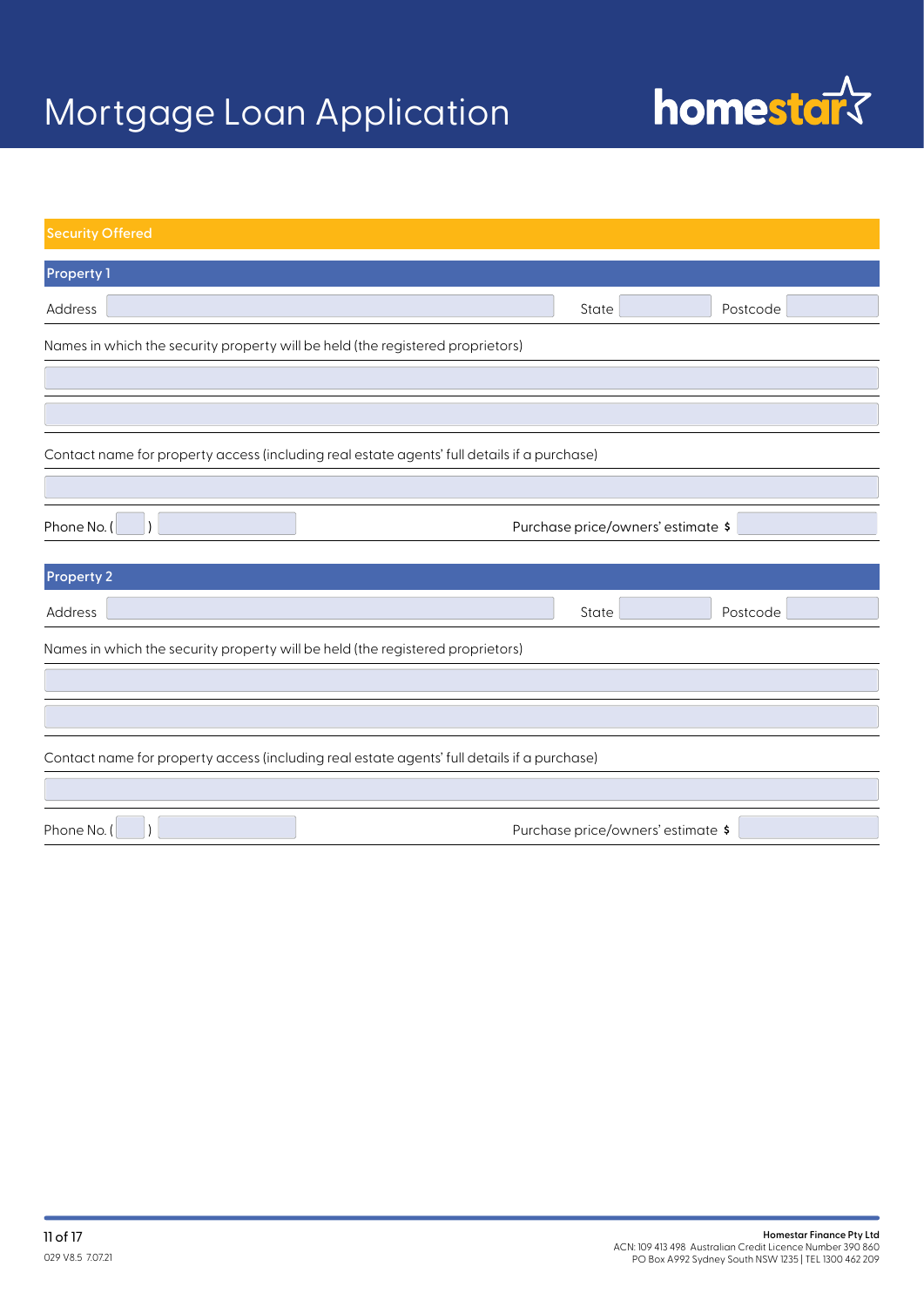# **homestard**

| Name of Your Solicitor or Conveyancer                                                                                                                                          |                    |                    |  |
|--------------------------------------------------------------------------------------------------------------------------------------------------------------------------------|--------------------|--------------------|--|
| Name of Company                                                                                                                                                                |                    |                    |  |
| Name of Person Acting for you                                                                                                                                                  | Email:             |                    |  |
| Address                                                                                                                                                                        | State              | Postcode           |  |
| Phone No. (<br>Fax No. (                                                                                                                                                       | <b>DX</b>          |                    |  |
| Mortgage Documents to be sent to the following:                                                                                                                                |                    |                    |  |
| Ourselves (i.e. The borrowers)<br>Our Solicitors as noted above                                                                                                                |                    |                    |  |
|                                                                                                                                                                                | <b>Applicant 1</b> | <b>Applicant 2</b> |  |
| Do you foresee any changes to your financial circumstances<br>in the next 6-12 months?                                                                                         | Yes<br><b>No</b>   | Yes<br><b>No</b>   |  |
| Has either applicant ever been declared bankrupt or insolvent,<br>or has either estate been as-signed for the benefit of creditors?                                            | No<br>Yes          | Yes<br>No          |  |
| Has either applicant ever been shareholders or officers of any company<br>of which a manager, receiver, and/or Liquidator has been appointed?                                  | <b>No</b><br>Yes   | Yes<br><b>No</b>   |  |
| Is there any unsatisfied judgement entered in any court against either<br>applicant or any company of which either you or your spouse are or<br>were a shareholder or officer? | Yes<br><b>No</b>   | Yes<br><b>No</b>   |  |
| Has the application in respect of this loan ever been submitted by any<br>applicant or any other person (including another broker) to any other lender?                        | Yes<br><b>No</b>   | Yes<br><b>No</b>   |  |
| <b>Questions (Continued)</b>                                                                                                                                                   |                    |                    |  |

### **Type of credit I/we are applying for is:**

 Wholly or primarily for a domestic or family or household purpose (consumer credit), including property purchase/renovation (whether for owner occupation or investment)

Wholly or primarily for another purpose (commercial credit), including share and business purpose.

#### **Nomination Regarding Notices and Other Documents**

#### **(Section 194(9), National Credit Code, Regulation 111, National Consumer Credit Protection Regulations)**

**I/We nominate** (Full name of person nominated)

to receive notices and other documents under the National Credit Code on behalf of me/all of us.

### **Important**

- **• Each person who has signed this application is entitled to receive a copy of any notice or other document under the code.**
- **• By completing the "I/We nominate\_\_\_\_\_\_\_\_" and signing this form you are giving up the right to be provided with information direct from the credit provider. (Notices and other documents will only be sent to the nominated person).**
- **• Any person who has signed this nomination form can advise the credit provider at any time in writing that they wish to cancel their nomination.**
- **• Do you foresee any changes to your financial circumstances in the next 6-12 months?**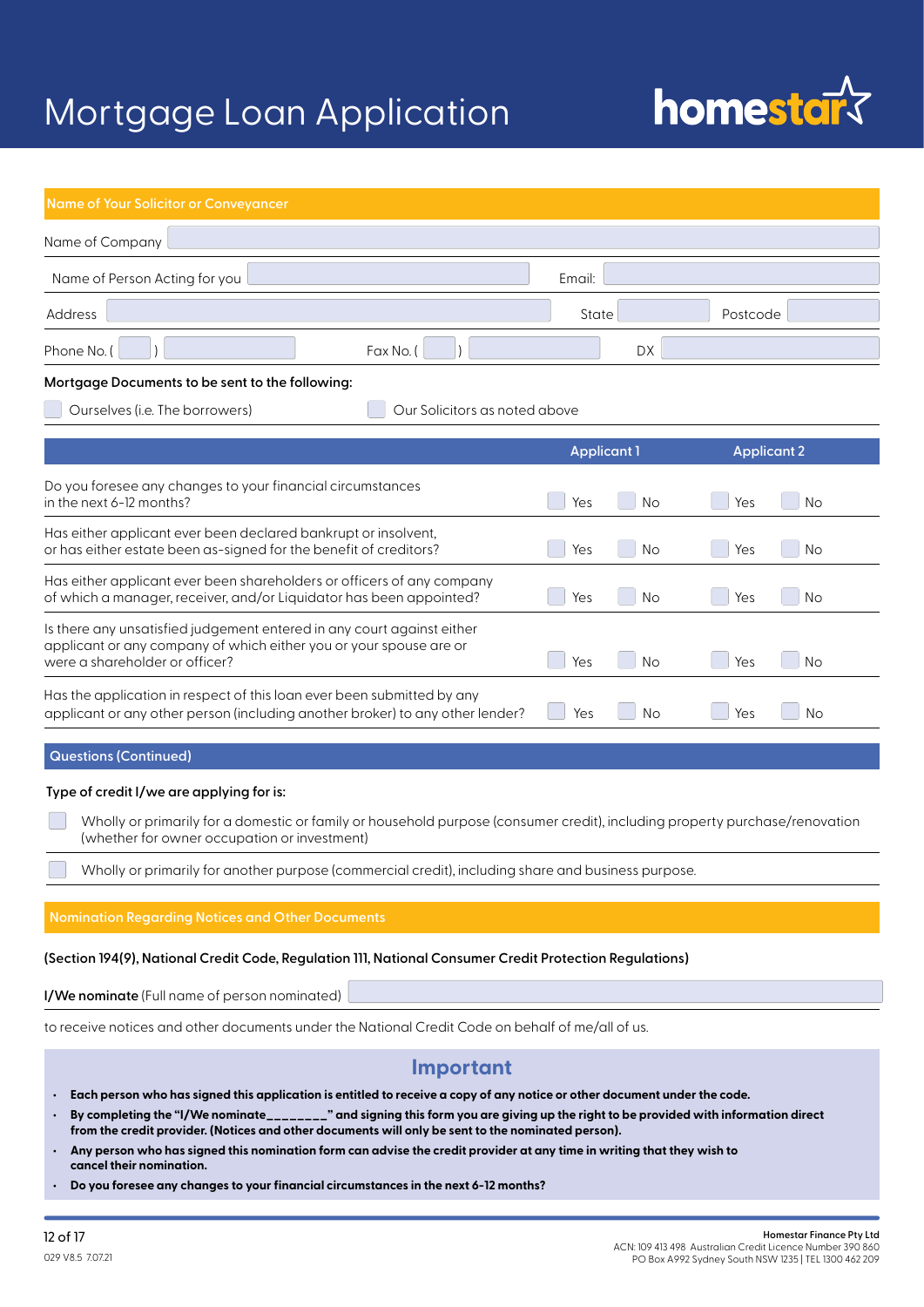

### **Fees Acknowledgement**

### **To: Homestar Finance**

1. I/We confirm our willingness to proceed with my/our application for the loan facility.

2. I/We agree to pay any loan application fee, all fees and charges incurred to process the application, fees paid to obtain the valuation report about the security property, and the Lender's legal expenses to prepare loan and security documents, and accept that these fees will be payable even if I/we decide not to proceed with the loan facility or if the loan facility is not made for any other reason.

3. I/we acknowledge that the following Lender fees may be associated with my/our loan application:

| <b>Fee Description</b>                                 | <b>Amount (GST Inclusive)</b> |
|--------------------------------------------------------|-------------------------------|
| <b>Application Fee</b>                                 |                               |
| Valuation Fee (per property)                           |                               |
| Legal Documentation Fee                                |                               |
| Lenders Mortgage Insurance                             | Ś                             |
| Government Fees                                        |                               |
| Disbursements (Postage, cheques, searches, agent fees) | \$                            |
| PEXA Fee                                               |                               |
| Verification of Identity Fee                           | Ś                             |
| Annual Fee / Monthly Fee                               |                               |
| <b>Fixed Rate Lock Fee</b>                             | Ś                             |

The Valuation Fee will be deducted from the credit card at valuation request. Standard Fee is a minimum of \$251.35 for properties valued up to \$1M in metro areas, additional fees may apply outside these parameters. The valuation fee is non-refundable. The valuation report is for Lender's purpose only and is not available to borrowers. **Legal Documentation Fee** is payable at settlement but will be deducted from the credit card, if the Loan Documents were issued and the application does not settle for any reason. **Fixed Rate Lock Fee** is \$495 and is valid for 60 days from application submission, payable at settlement.

| <b>Applicant 1</b> | <b>Applicant 2</b> |
|--------------------|--------------------|
| Name               | Name               |
| Signature          | Signature<br>▶     |
| Date               | Date               |
|                    |                    |

### **Credit Card Authority**

**I/We authorise payment of the above fees and any other charges as set out in the application to be charged to my/our credit card as follows :**

| Type of Card (please tick): | Visa | <b>MasterCard</b> |            |                    |
|-----------------------------|------|-------------------|------------|--------------------|
| Name of Cardholder/s        |      |                   |            |                    |
| Card No.                    |      |                   | <b>CVV</b> | <b>Expiry Date</b> |
| Amount \$                   |      | Signature<br>₽    |            | Date               |

PO Box A992 Sydney South NSW 1235 | TEL 1300 462 209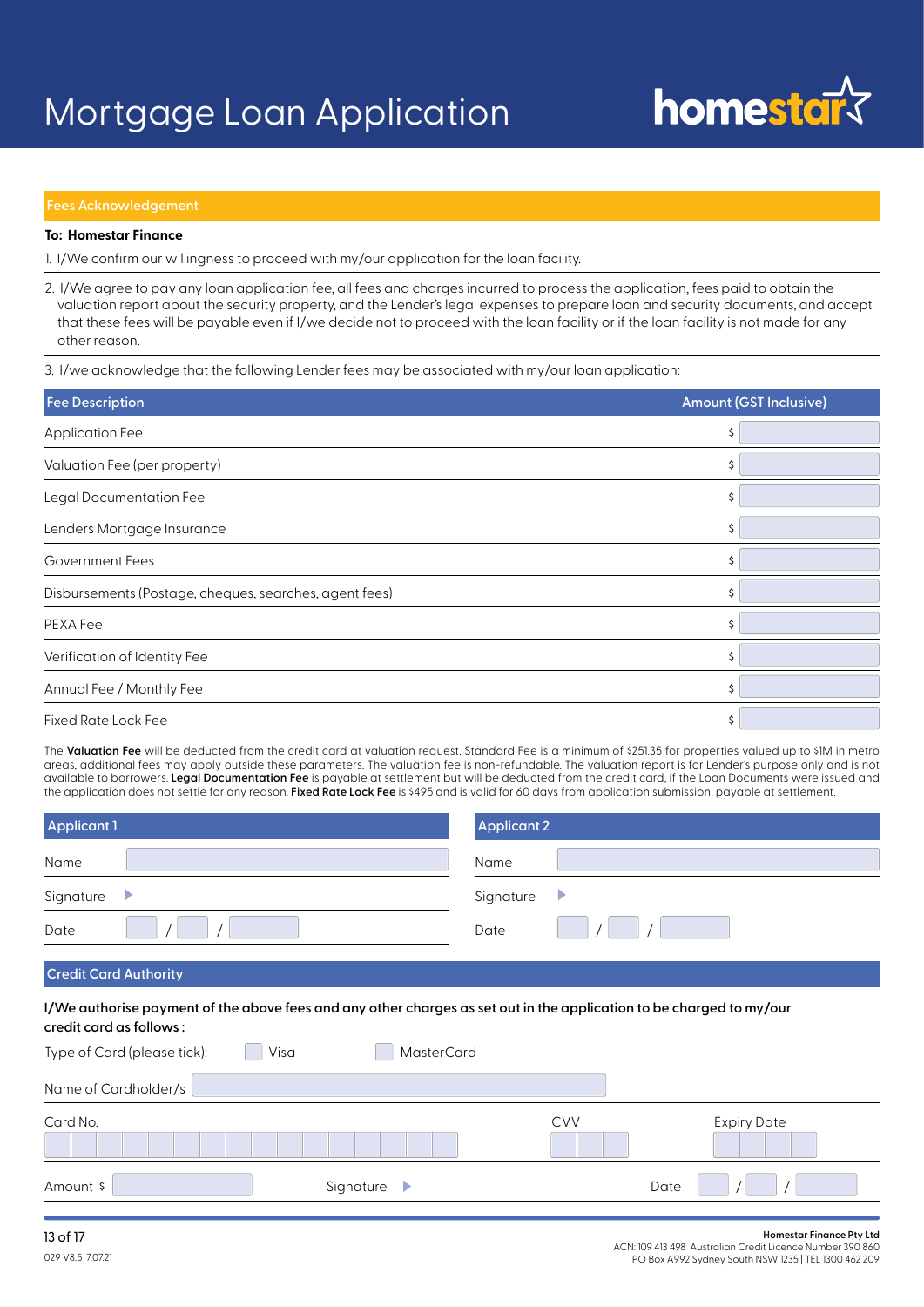# homestal

### **Privacy Consent**

Homestar Finance Pty Ltd ACN 109 413 498, Australian Credit Licence Number 390860 (**Homestar**) which is a wholly owned subsidiary of Columbus Capital Pty Limited ACN 119 531 252, Australian Credit Licence Number 337303 also trading as Origin Mortgage Management Services (**Origin**, **our**, **us** and **we**) will collect your personal information and credit information for the purposes of working with you in assessing your application and eligibility for credit, managing that credit, insuring that credit, identifying you and to comply with our legal obligations. We may also collect your personal information for the purposes of managing our relationship with you and for direct marketing of our products and services offered by us, Origin or any organisation Origin is affiliated with or represents (all of the above to be referred to as our **Services** to you). From time to time we may offer you our other products and services.

Credit information is information which we use to assess your eligibility to be provided with credit and may include any credit that you have outstanding, your repayment history and any defaults. Usually, Credit Information is exchanged between credit providers and credit reporting bodies. We may use credit eligibility information being credit reporting information supplied to us by a credit reporting body, and any information that we derive from it to make decisions regarding your eligibility for credit.

Throughout the life of the Services that we provide to you, we may also collect and hold additional personal information about you. This could include transaction information or making a record of queries, complaints and to assess certain claims, including but not limited to financial hardship.

By completing and signing this document, you consent to us, using, holding and disclosing your personal information, consumer and commercial credit information for the purposes of our Services provided to you. You can find out more about how we deal with your personal information and protecting your privacy by viewing our privacy policy at http://www.homestarfinance.com.au/privacypolicy or by contacting us on 1300 767 023.

Our Privacy Policy covers our data collection practices and describes your rights to access, correct, or restrict our use of your personal information in accordance with the Privacy Act 1988 (Cth) (**Privacy Act**), the Australian Privacy Principles, the applicable regulations and registered privacy codes (**Privacy Laws**), as well as ensuring the quality, integrity and security of your personal information under applicable Privacy Laws.

In assessing your credit application and providing the Services to you, we may exchange your personal information, as well as your consumer and commercial credit information with the following entities, including but not limited to:

- (a) Obtaining credit information about you from Equifax Australia Information Services and Solutions Pty Limited (ABN 26 000 602 862) (**Equifax**) and we may provide to Equifax your personal information with respect of:
	- (i) Homestar's request for access seeker services in accordance with section 6L of the Privacy Act; and
	- (ii) Origin's request for your credit information and credit report.
- (b) Equifax and its related companies may use and disclose your personal information to manage the provision of credit reporting information and the access seeker services, and to undertake data management for quality related purposes. The Equifax privacy policy is available on the Equifax website at https://www.equifax.com.au/privacy, and contains information about how Equifax handles personal information (other than credit reporting information), including how an individual may access his or her personal information held by Equifax and its related companies and seek the correction of that information, and how an individual may complain about a breach of the Australian Privacy Principles and how Equifax and its related companies will deal with such a complaint.
- (c) The Equifax Credit Reporting Policy contains information about how Equifax collects and handles credit reporting information and is available on the Equifax website at https://www.equifax.com.au/credit-reporting-policy.
- (d) Obtaining your financial information via our third party Service Provider illion Australia Pty Ltd ABN 95006399677 (**Ilion**) who is the owner of illion BankStatements (www.bankstatements.com.au) whereby with your consent they can access your banking transaction data and categorise it in an income and expense report which assists us with assessing your ability to service the loan applied for.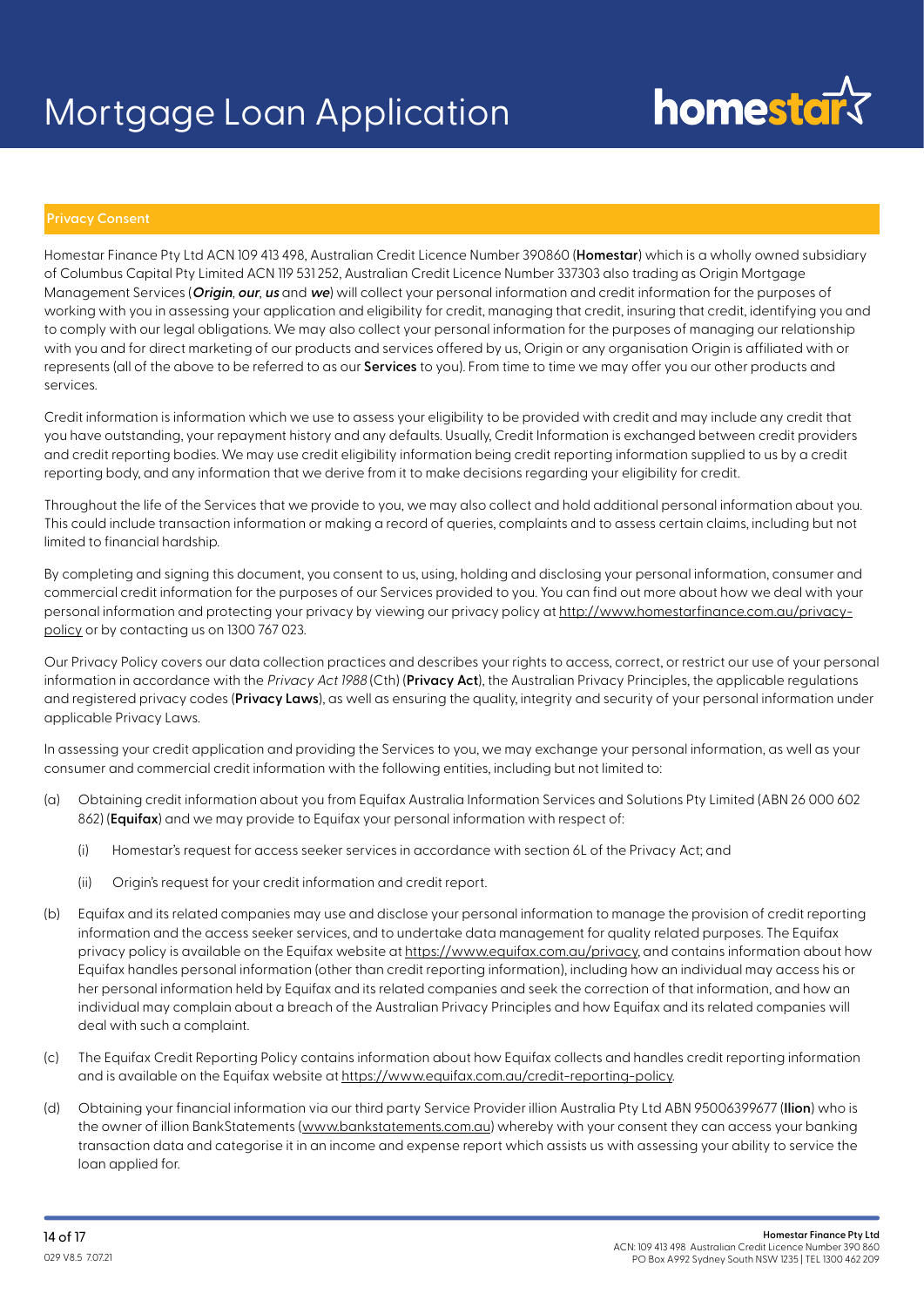# homestars

### **Privacy Consent (Continued)**

- (e) The Ilion privacy policy is available on the Ilion website at https://www.illion.com.au/privacy-policy-risk-marketing-solutions/, and contains information about how Ilion handles personal information, including how an individual may access his or her personal information held by Ilion and its related companies and seek the correction of that information, and how an individual may complain about a breach of the Australian Privacy Principles and how Ilion and its related companies will deal with such a complaint.
- (f) Other credit providers for the purposes of assessing your creditworthiness, credit standing, and credit history or credit capacity.
- (g) Finance brokers, mortgage managers, our accountants, lawyers, mortgage insurers and such other persons who assist us to provide our Services to you such as:
	- (i) Lenders Mortgage Insurers (**LMIs**) who hold, use and disclose your personal information and credit information for the purposes of assessing whether to provide insurance to us, including to assess the risk of you defaulting or the risk of a guarantor being unable to meet their liability, managing the insurance, dealing with claims, enforcing any mortgage and recovering proceeds, conducting risk and credit assessments, fraud prevention, and verifying personal information provided by us or any purpose under the insurance contract. The LMIs that we may disclose your personal information and credit information to are:
		- (A) Genworth Financial Mortgage Insurance Pty Ltd ACN 106 974 305 who can be contacted and a copy of their privacy policy obtained on 1300 655 422 or their website at https://www.genworth.com.au/privacy-policy/; and
		- (B) QBE Lenders Mortgage Insurance Limited ACN 000 511 071 who can be contacted and a copy of their privacy policy obtained on 1300 367 764 or their website at https://www.qbe.com/lmi/about/governance/privacy-policy
	- (ii) Our Funders we may use include:
		- (A) Perpetual Corporate Trust Limited ACN 000 341 533 a copy of their privacy policy can be found on their website at https://www.perpetual.com.au/privacy-policy
		- (B) Permanent Custodians Ltd (and associated entities) ACN 001 426 384 a copy of their privacy policy can be found on their website at https://www.bnymellon.com/au/en/index.jsp#ir/privacy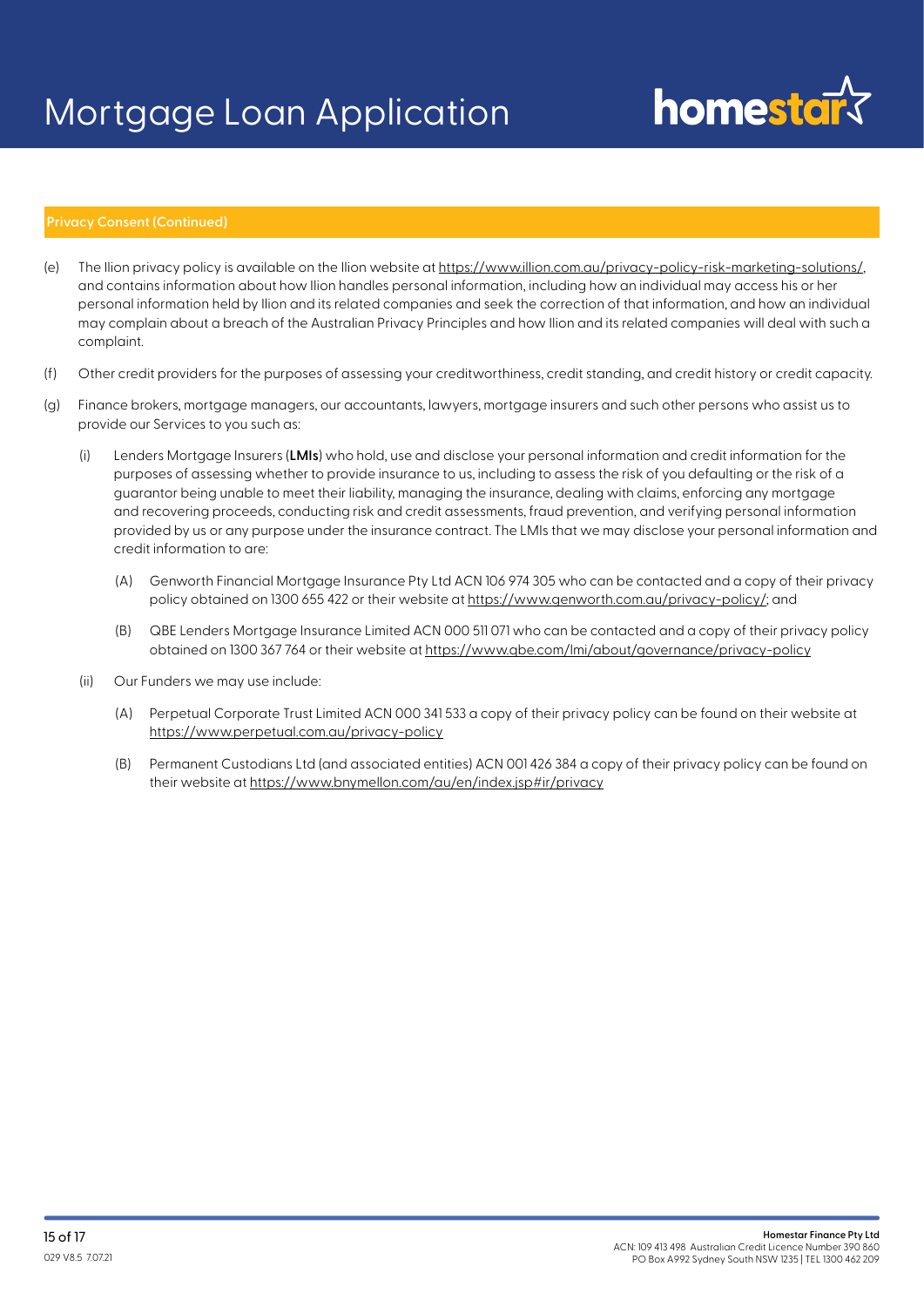## **homestary**

### **Visa Debit Cards**

I/We hereby request Homestar Finance to arrange for the issue of a debit card for use in connection with our account.

If there is more than one Borrower, we understand that any one of us, or anyone we give our PIN number or access code to, could use the system. We understand that each of us will be liable for any transactions made by any of the Borrowers or anyone to whom we give the information, whether we authorise the transaction or not. We agree that agree that each Borrower can bind each other Borrower. For example, any one of the Borrowers can authorise a redraw or any other activity in respect of our loan. Each other Borrower will be bound even though they did not know about or did not agree to the transaction.

I/We understand the full conditions of use relating to our debit card will be set out in a Conditions of Use Booklet to be forwarded to us. A separate card will be issued to each borrower requesting one.

### **Consent to Give You Notices Electronically**

You consent to us giving you notices and other documents in connection with our dealings with you by email. You understand that upon your giving of this consent:

- **a)** we will no longer send paper copies of notices and other documents to you;
- **b)** you should regularly check your nominated email address below for notices and other documents;
- **c)** you may withdraw your consent to the giving of notices and other documents by email at any time; and
- **d)** you have facilities to enable you to print the notice or other document that we send to you by email if you desire.

### **Borrower(s)/Guarantor(s) Consent and Date**

In acknowledgment of the above disclosures, I consent to Homestar and Origin collecting, using, handling, processing and exchanging with its service providers, their business associates and my representatives my personal information, consumer and commercial credit information for the purposes of the Services provided to me.

By providing my email address, I consent to be given notices electronically.

### **Acknowledge, Sign and Print your name:**

| Applicant 1. Name: | Applicant 2. Name: |
|--------------------|--------------------|
| Signature:         | Signature:         |
| Date:              | Date:              |